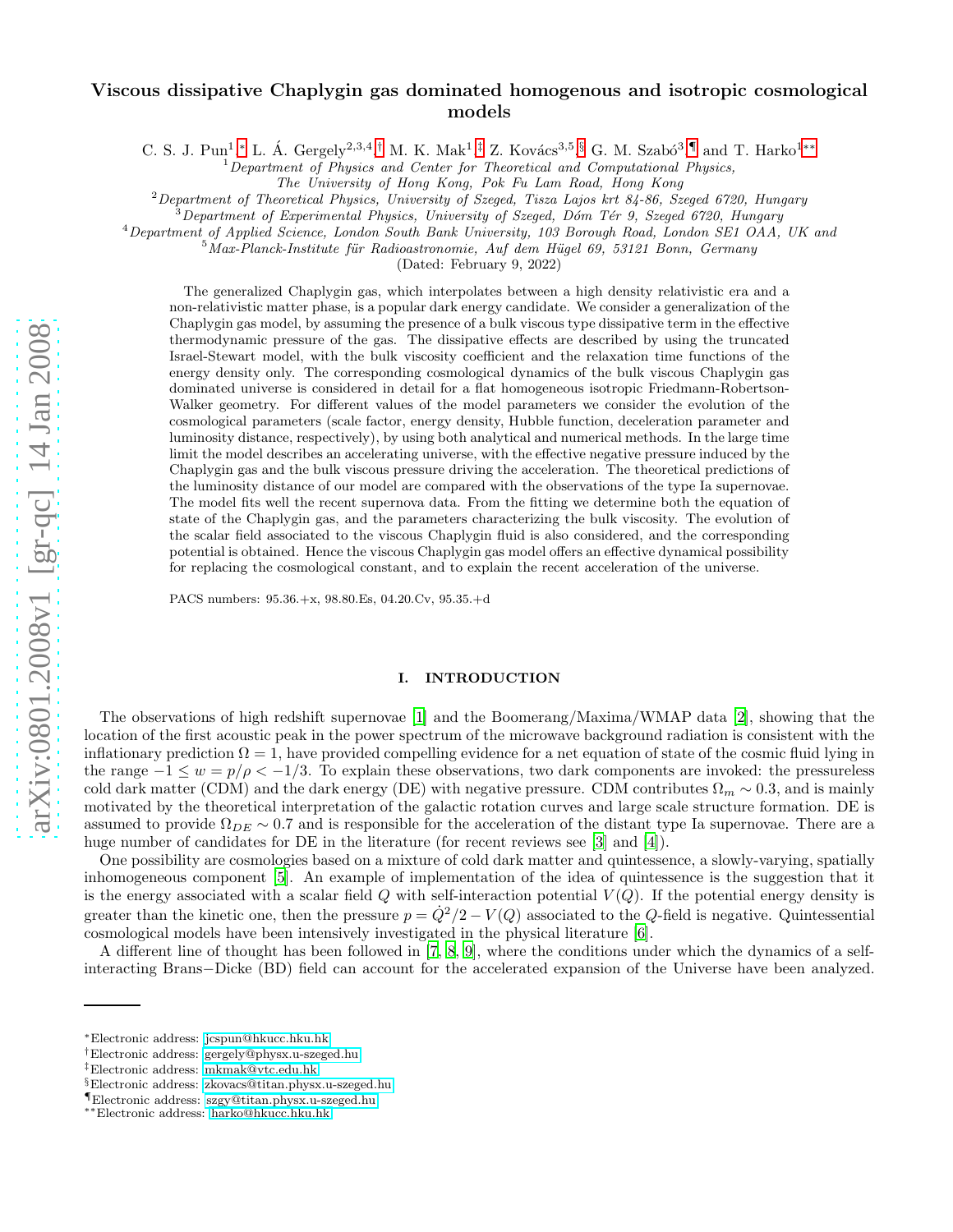Accelerated expanding solutions can be obtained with a quadratic self-coupling of the BD field and a negative coupling constant  $\omega$  [\[7\]](#page-12-6).

Dissipative effects, including both bulk and shear viscosity, are supposed to play a very important role in the early evolution of the Universe. A cosmic fluid (pressureless and with pressure) obeying a perfect fluid type equation of state cannot support the acceleration [\[9\]](#page-12-8). A solution to this problem, and thus avoiding the necessity of a potential for the BD field, is to assume that some dissipative effects of bulk viscous type take place at the cosmological scale [\[8\]](#page-12-7). A combination of a cosmic fluid with bulk dissipative pressure and quintessence matter can drive an accelerated expansion phase of the Universe and also solve the coincidence problem (the observational fact that the energy density of cold dark matter and of Q-matter should be comparable today) [\[11\]](#page-12-9). The dynamics of a causal bulk viscous cosmological fluid filled flat homogeneous Universe in the framework of the BD theory was considered in [\[12\]](#page-12-10). The bulk viscous pressure term in the matter energy-momentum tensor leads to a non-decelerating evolution of the Universe.

Neither CDM nor DE have direct laboratory observational or experimental evidence for their existence. Therefore it would be important if a unified dark matter - dark energy scenario could be found, in which these two components are different manifestations of a single fluid [\[13\]](#page-12-11). A candidate for such an unification is the so-called generalized Chaplygin gas, which is an exotic fluid with the equation of state  $p = -B/\rho^n$ , where B and n are two parameters to be determined. It was initially suggested in [\[14](#page-12-12)] with  $n = 1$ , and then generalized in [\[15](#page-12-13)] for the case  $n \neq 1$ . The Chaplygin gas also appears in the stabilization of branes in Schwarzschild-AdS black hole bulks as a critical theory at the horizon [\[16\]](#page-12-14) and in the stringy analysis of black holes in three dimensions [\[17\]](#page-12-15). The Chaplygin equation of state can be derived from Born-Infeld type Lagrangians [\[15](#page-12-13)], [\[19](#page-13-0)]. This simple and elegant model smoothly interpolates between a non-relativistic matter phase  $(p = 0)$  and a negative-pressure dark energy dominated phase.

The cosmological implications of the Chaplygin gas model have been intensively investigated in the recent literature [\[20\]](#page-13-1). The Chaplygin gas cosmological model has been constrained by using different cosmological observations, like type Ia supernovae [\[21\]](#page-13-2), the CMB anisotropy measurements [\[22](#page-13-3)], gravitational lensing surveys [\[23](#page-13-4)], the age measurement of high redshift objects [\[24\]](#page-13-5) and the X-ray gas mass fraction of clusters [\[25](#page-13-6)]. The obtained results are somewhat controversial, with some of them claiming good agreement between the data and the Chaplygin gas model, while the rest ruling it as a feasible candidate for dark matter. In particular, the standard Chaplygin gas model with  $n = 1$  is ruled out by the data at a 99% level [\[25\]](#page-13-6). The exact solutions of the gravitational field equations in the generalized Randall-Sundrum model for an anisotropic brane with Bianchi type I geometry, with a generalized Chaplygin gas as matter source were obtained in [\[26\]](#page-13-7).

The possibility of constraining Chaplygin dark energy models with current Integrated Sachs Wolfe (ISW) effect data was investigated in [\[27\]](#page-13-8). In the case of a flat universe the generalized Chaplygin gas models must have an energy density such that  $\Omega_c > 0.55$  and an equation of state  $w < -0.6$  at 95% confidence level. The extent to which the knowledge of spatial topology may place constraints on the parameters of the generalized Chaplygin gas (GCG) model for unification of dark energy and dark matter was studied in [\[28\]](#page-13-9). By using both the Poincaré dodecahedral and binary octahedral spaces as the observable spatial topologies, the current type Ia supernovae (SNe Ia) constraints on the GCG model parameters were examined. An action formulation for the GCG model was developed in [\[29\]](#page-13-10), and the most general form for the nonrelativistic GCG action consistent with the equation of state has been derived. The thermodynamical properties of dark energy have been investigated in [\[30\]](#page-13-11). For dark energy with constant equation of state  $w > -1$  and the generalized Chaplygin gas, the entropy is positive and satisfies the entropy bound. Observational constraints on the generalized Chaplygin gas (GCG) model for dark energy from the 9 Hubble parameter data points, the 115 SNLS Sne Ia data and the size of baryonic acoustic oscillation peak at redshift,  $z = 0.35$  were examined in [\[31\]](#page-13-12). At a 95.4% confidence level, a combination of the three data sets gives  $0.67 \le B/\rho_0^{1+n} \le 0.83$  (where  $\rho_0$  is the present day energy density) and  $-0.21 \le n \le 0.42$ , which is within the allowed parameters ranges of the GCG as a candidate of the unified dark matter and dark energy. However, the standard Chaplygin gas model  $(n = 1)$  is also ruled out by these data at the 99.7% confidence level. A geometrical explanation for the generalized Chaplygin gas within the context of brane world theories, where matter fields are confined to the brane by means of the action of a confining potential, was considered in [\[32\]](#page-13-13).

The evolution of the Universe contains a sequence of important dissipative processes, including GUT (Grand Unified theory) phase transition, taking place at  $t \approx 10^{-34}$  s and a temperature of about  $T \approx 10^{27}$  K, when gauge bosons acquire mass, reheating of the Universe at the end of inflation ( $t \approx 10^{-32}$  s), when the scalar field decays into particles, decoupling of neutrinos from the cosmic plasma ( $t \approx 1$  s,  $T \approx 10^{10}$  K), when the temperature falls below the threshold for interactions that keep the neutrinos in thermal contact, nucleosynthesis, decoupling of photons from matter during the recombination era ( $t \approx 10$  s,  $T \approx 10^3$  K), when electrons combine with protons and no longer scatter the photons etc. [\[33\]](#page-13-14).

The first attempts at creating a theory of relativistic dissipative fluids were those of Eckart [\[34](#page-13-15)] and Landau and Lifshitz [\[35](#page-13-16)]. These theories are now known to be pathological in several respects. Regardless of the choice of the equation of state, all equilibrium states in these theories are unstable and in addition signals may be propagated through the fluid at velocities exceeding the speed of light. These problems arise due to the first order nature of the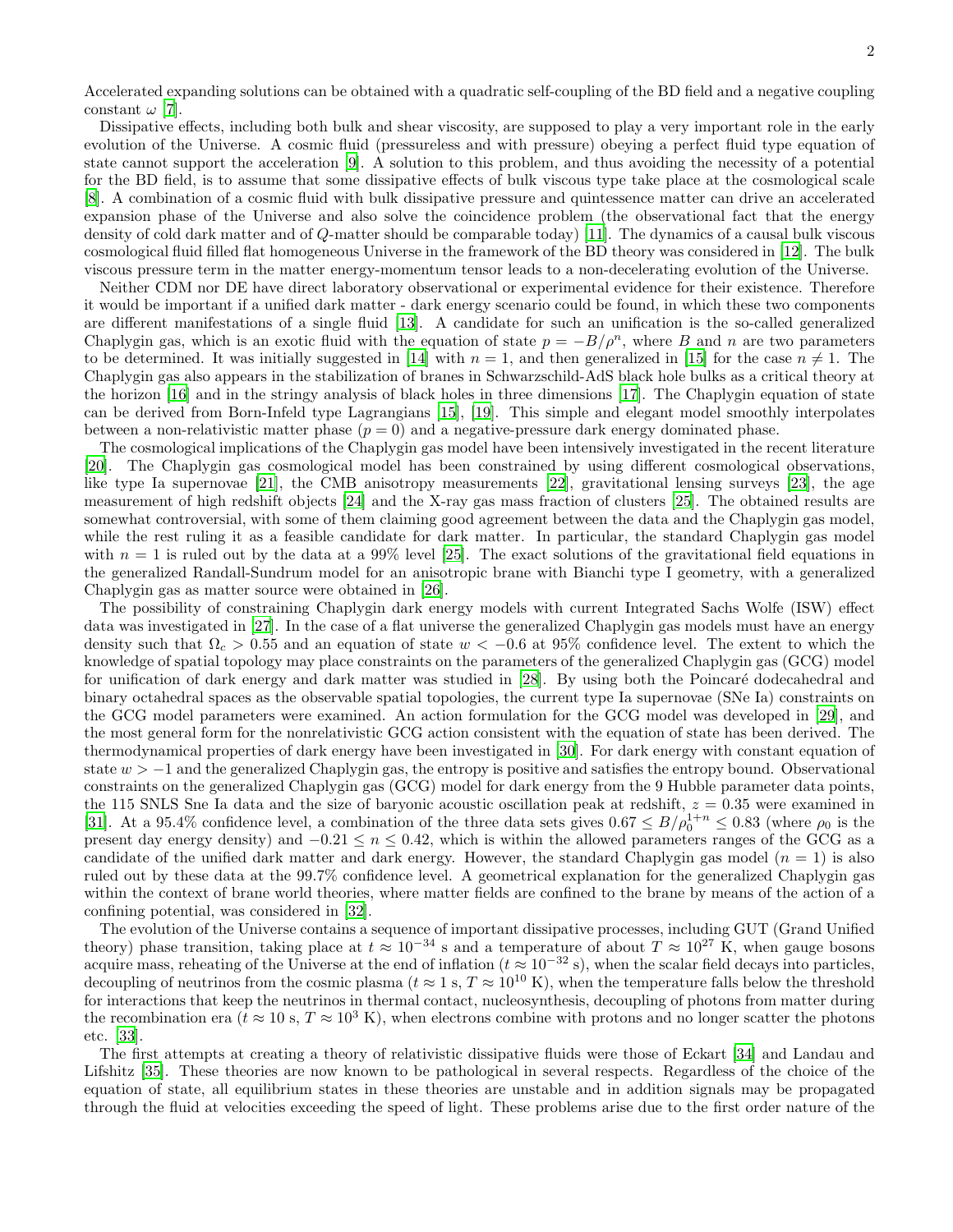theory, that is, it considers only first-order deviations from the equilibrium leading to parabolic differential equations, hence to infinite speeds of propagation for heat flow and viscosity, in contradiction with the principle of causality. Conventional theory is thus applicable only to phenomena which are quasi-stationary, i.e. slowly varying on space and time scales characterized by mean free path and mean collision time.

A relativistic second-order theory was found by Israel [\[36\]](#page-13-17) and developed in [\[10](#page-12-16)] and [\[37,](#page-13-18) [38\]](#page-13-19) into what is called "transient" or "extended" irreversible thermodynamics. In this model deviations from equilibrium (bulk stress, heat flow and shear stress) are treated as independent dynamical variables, leading to a total of 14 dynamical fluid variables to be determined. For general reviews on causal thermodynamics and its role in relativity see [\[33](#page-13-14)] and [\[39\]](#page-13-20). Causal bulk viscous thermodynamics has been extensively used for describing the dynamics and evolution of the early Universe, or in an astrophysical context [\[40\]](#page-13-21).

It is the purpose of this paper to consider the effects of a possible existence of a bulk viscosity of the generalized Chaplygin gas on the cosmological dynamics of the Universe. The viscous effects are described by using the truncated Israel-Stewart theory [\[10\]](#page-12-16). By using the Laplace transformation and the convolution theorem, the second order differential equation describing the evolution of the Hubble parameter  $H$  is transformed into an integral equation. The field equations are solved by means of an iterative scheme. Then the general solutions of the equations are obtained in a parametric form in the zero, first, second and mth order approximation, and the relevant cosmological parameters (scale factor, energy density, Hubble parameter, deceleration parameter etc.) are obtained. The scalar field interpretation of the Chaplygin gas is generalized to take into account the viscosity and dissipative effects.

In order to compare the predictions of the model with the observational data we have fitted the luminosity distanceredshift relation with the latest observational data of the type Ia supernovae. The model fits well these data. From the fitting we determine both the equation of state of the Chaplygin gas, and the parameters characterizing the bulk viscosity. Even by taking into account the effect of the bulk viscosity, the  $n = 1$  Chaplygin gas models are ruled out by the observations.

The present paper is organized as follows. The physical model and the basic equations are presented in Section II. The evolution equation for the Hubble parameter is studied in Section III, and the behavior of the cosmological parameters is obtained. The observational data have been compared with the theoretical predictions of the model in Section IV. In Section V we discuss and conclude our results. In the present paper we use a system of units so that  $8\pi G = c = 1.$ 

### II. GEOMETRY, FIELD EQUATIONS AND CONSEQUENCES

Perfect fluids in equilibrium generate no entropy and no frictional type heating, since their dynamics is reversible and without dissipation. A perfect fluid model is adequate for the description of many processes in cosmology. However, real fluids behave irreversibly, and some processes in astrophysics and cosmology cannot be understood except as irreversible processes. An important irreversible effect is bulk viscosity, which typically arises in mixtures, either of different species, as is the case of the radiative fluid, or of the same species, but with different energies, as in a Maxwell-Boltzmann gas. Physically, in cosmology we can think of bulk viscosity as an internal friction due to the different cooling rates in an expanding gas. The dissipation due to bulk viscosity converts kinetic energy of the particles into heat, and thus we expect it to reduce the effective pressure in an expanding fluid [\[33,](#page-13-14) [39\]](#page-13-20).

For a flat homogeneous Friedmann-Robertson-Walker (FRW) with a line element:

$$
ds^{2} = dt^{2} - a^{2}(t) \left( dx^{2} + dy^{2} + dz^{2} \right),
$$
\n(1)

filled with a bulk viscous cosmological fluid the energy-momentum tensor is given by :

$$
T_i^k = (\rho + p + \Pi) u_i u^k - (p + \Pi) \delta_i^k, \qquad (2)
$$

where  $\rho$  is the energy density, p the thermodynamic pressure,  $\Pi$  the bulk viscous pressure and  $u_i$  the four velocity satisfying the condition  $u_i u^i = 1$ . The effect of the bulk viscosity of the cosmological fluid can be considered by adding to the usual thermodynamic pressure  $p$  the bulk viscous pressure  $\Pi$ , and formally substituting the pressure terms in the energy-momentum tensor by  $p_{\text{eff}} = p + \Pi$ . The particle and entropy fluxes are defined according to  $N^i = nu^i$  and  $S^i = \sigma N^i - (\tau \Pi^2/2\xi T)u^i$ , with n is the number density,  $\sigma$  is the specific entropy,  $T \geq 0$  is the temperature,  $\xi$  is the bulk viscosity coefficient and  $\tau \geq 0$  is the relaxation coefficient for transient bulk viscous effect (i.e. the relaxation time). The evolution of the cosmological fluid is subject to the dynamical laws of particle number conservation  $N^i_{\;i} = 0$  and Gibb's equation  $Td\sigma = d(\rho/n) + pd(1/n)$  [\[33](#page-13-14), [39\]](#page-13-20). In the following we shall also suppose that the energy-momentum tensor of the cosmological fluid is conserved, that is  $T_{i;k}^k = 0$ , where ; denotes the covariant derivative with respect to the metric..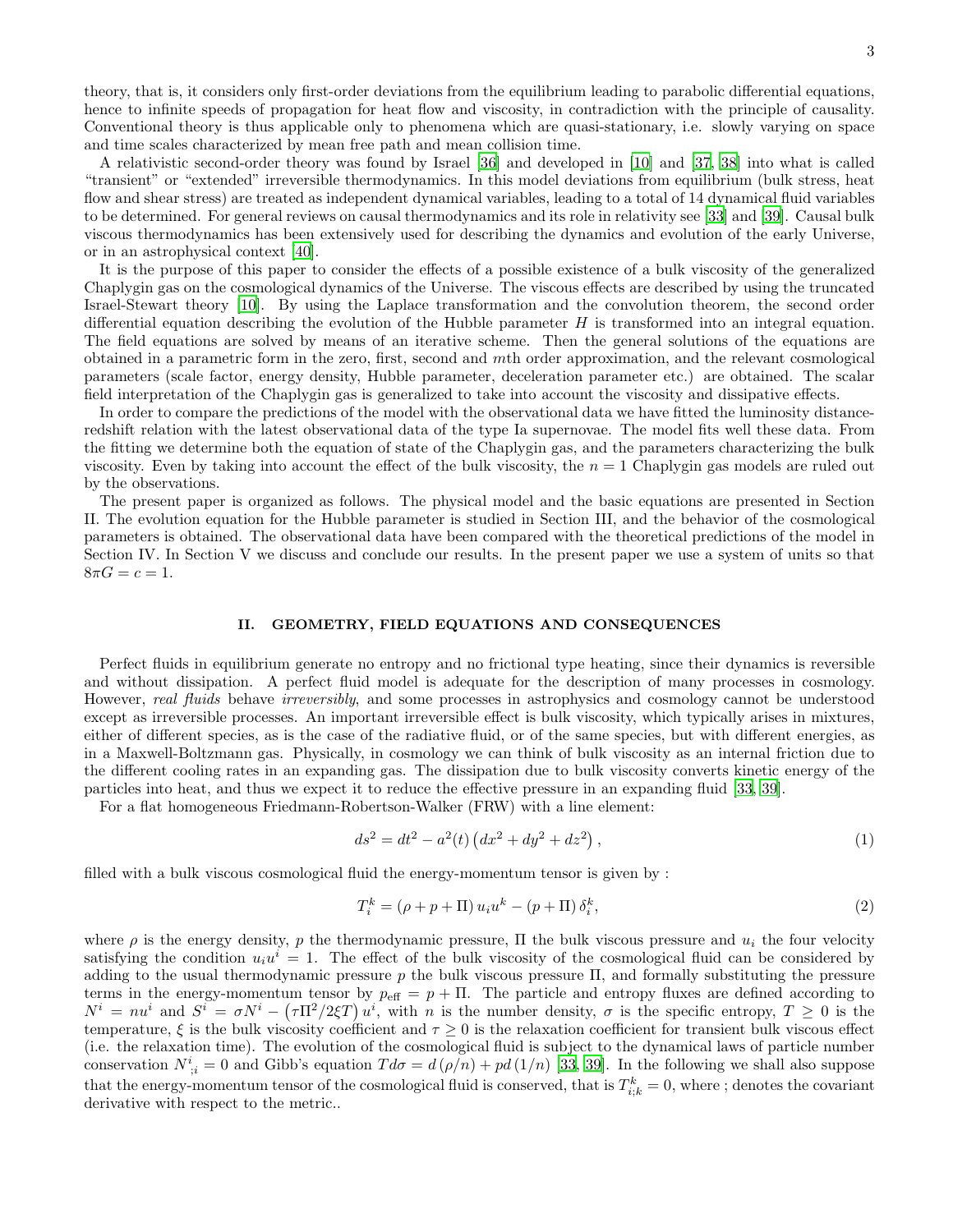The gravitational field equations together with the continuity equation  $T_{i,k}^k = 0$  imply

$$
3H^2 = \rho,\tag{3}
$$

<span id="page-3-0"></span>
$$
2\dot{H} + 3H^2 = -p - \Pi,\tag{4}
$$

$$
\dot{\rho} + 3(\rho + p)H = -3H\Pi,\tag{5}
$$

where  $H = \dot{a}/a$  is the Hubble parameter.

For the evolution of the bulk viscous pressure Π we adopt the truncated evolution equation [\[33,](#page-13-14) [39](#page-13-20)], obtained in the simplest way (linear in  $\Pi$ ) to satisfy the H-theorem (i.e. for the entropy production to be non-negative,  $S_{\mathcal{E}}^i = \Pi^2 / \xi T \ge 0$  [\[10\]](#page-12-16). The evolution equation for  $\Pi$  is given in the framework of the truncated Israel-Stewart theory by [\[33\]](#page-13-14)

<span id="page-3-1"></span>
$$
\tau \dot{\Pi} + \Pi = -3\xi H,\tag{6}
$$

where  $\xi$  the bulk viscosity coefficient and  $\tau$  the relaxation time. The truncated equation is a good approximation of the full causal transport equations if the condition  $\left|\Pi d\left(a^3\tau/\xi T\right)/dt\right| \ll a^3H/T$  holds [\[33,](#page-13-14) [39](#page-13-20)]. In order to close the system of equations [\(4\)](#page-3-0) and [\(6\)](#page-3-1) we have to give the equation of state for p and specify  $\tau$  and  $\xi$ .

We assume that the isotropic pressure  $p$  of the cosmological fluid obeys a modified Chapylin gas equation of state [\[41\]](#page-13-22),

$$
p = \gamma \rho - \frac{B}{\rho^n},\tag{7}
$$

where  $0 \leq \gamma \leq 1$  and  $0 \leq n \leq 1$ . B is a positive constant.

When  $\gamma = 1/3$  and the comoving volume of the Universe is small  $(\rho \to \infty)$ , this equation of state corresponds to a radiation dominated era. When the density is small,  $\rho \to 0$ , the equation of state corresponds to a cosmological fluid with negative pressure (the dark energy). Generally the modified Chaplygin equation of state corresponds to a mixture of ordinary matter and dark energy. For  $\rho = (B/\gamma)^{1/(n+1)}$  the matter content is pure dust with  $p = 0$ . The speed of sound  $v_s = (\partial p/\partial \rho)^{1/2}$  in the Chaplygin gas is given by

$$
v_s^2 = \gamma (1+n) - \frac{np}{\rho}.\tag{8}
$$

For the bulk viscosity coefficient and for the relaxation time of the viscous Chaplygin gas we assume the following phenomenological laws

<span id="page-3-2"></span>
$$
\xi = \alpha \rho^s, \qquad \tau = \xi \rho^{-1} = \alpha \rho^{s-1}, \tag{9}
$$

where  $0 \leq \gamma \leq 1$ ,  $\alpha \geq 0$  and  $s \geq 0$  are constants [\[42](#page-13-23)]. Eqs. [\(9\)](#page-3-2) are standard in cosmological models, whereas the equation for  $\tau$  is a simple procedure to ensure that the speed of viscous pulses does not exceed the speed of light.

The truncated Israel-Stewart theory is derived under the assumption that the thermodynamical state of the fluid is close to equilibrium, that is the non-equilibrium bulk viscous pressure should be small when compared to the local equilibrium pressure  $|\Pi| \ll p = \gamma \rho - B/\rho^n$ . If this condition is violated then one is effectively assuming that the linear theory holds also in the nonlinear regime far from equilibrium. However, for a fluid description of the matter, the condition ought to be satisfied.

To see if a cosmological model accelerates or not it is convenient to introduce the deceleration parameter

$$
q = \frac{dH^{-1}}{dt} - 1 = \frac{\rho + 3p + 3\Pi}{2\rho} = \frac{1}{2} + \frac{3\gamma(n+1)}{2n} \left[ 1 - \frac{v_s^2}{(n+1)\gamma} \right] + \frac{3\Pi}{2\rho}.
$$
 (10)

The positive sign of the deceleration parameter corresponds to standard decelerating models whereas the negative sign indicates accelerated expansion.

By using the assumptions given by Eqs. [\(9\)](#page-3-2) for the bulk viscosity coefficient and the relaxation time, the evolution equation for the Hubble parameter  $H$  for the viscous dissipative Chaplygin gas dominated flat homogeneous cosmological models is obtained from the field equations as

<span id="page-3-3"></span>
$$
\ddot{H} + \left[3\left(\gamma + 1\right)H + \frac{n}{3^{n}}H^{-2n-1} + \frac{3^{1-s}}{\alpha}H^{2-2s}\right]\dot{H} - \frac{3^{1-n-s}}{2\alpha}BH^{2-2s-2n} + \frac{3^{2-s}\left(\gamma + 1\right)}{2\alpha}H^{4-2s} - \frac{9}{2}H^{3} = 0. \tag{11}
$$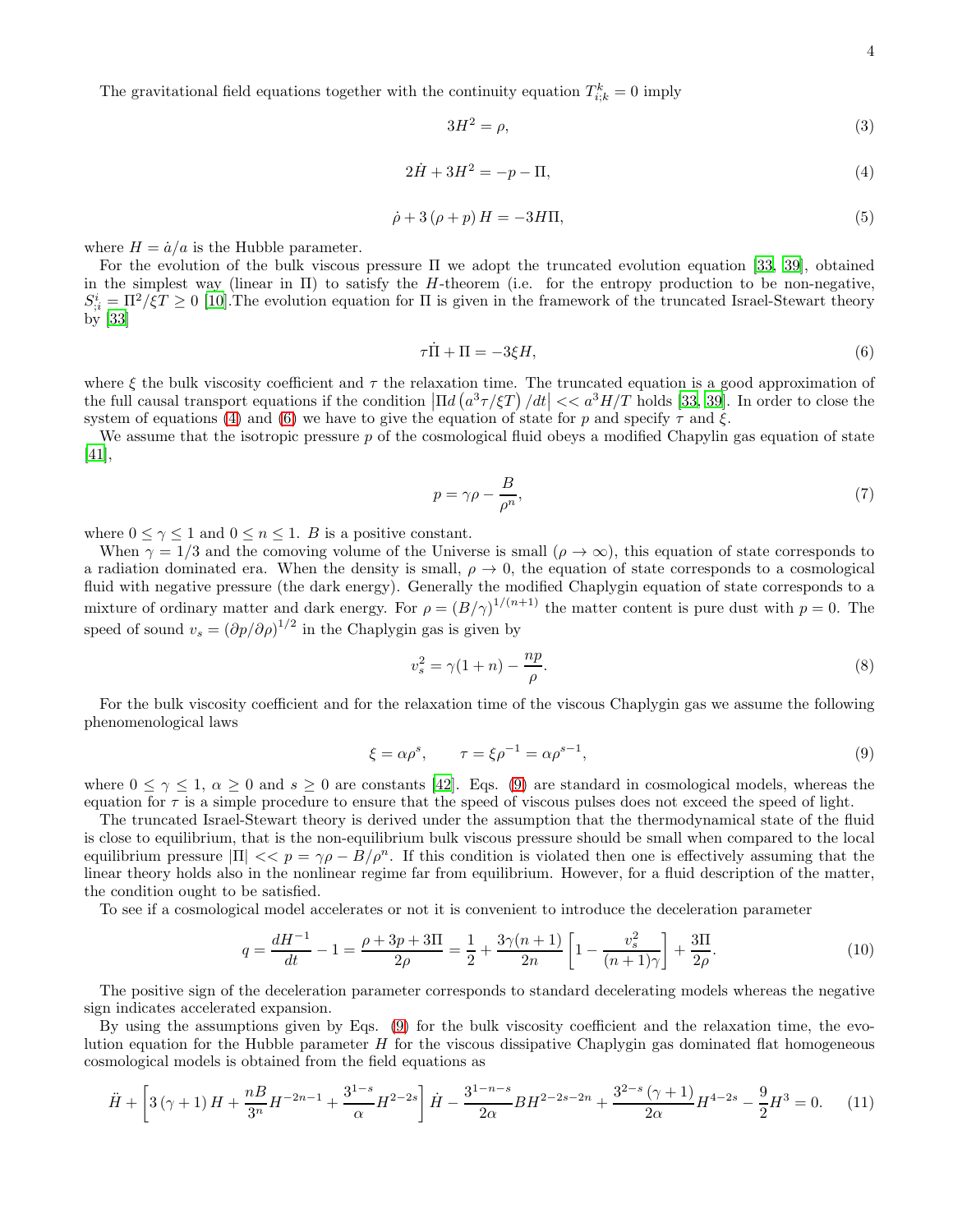# III. ITERATIVE SOLUTIONS OF THE EVOLUTION EQUATION

In order to obtain a simpler form of Eq. [\(11\)](#page-3-3) we introduce the dimensionless functions  $\theta$  and h by means of the definitions

<span id="page-4-3"></span>
$$
H = (3s\alpha)^{\frac{1}{1-2s}} h, \theta = \frac{3}{\sqrt{2}} (3s\alpha)^{\frac{1}{1-2s}} t, s \neq \frac{1}{2},
$$
\n(12)

and we denote  $\lambda_0 = (B/3^{n+1}) (3^s \alpha)^{-2(1+n)/(1-2s)}, s \neq 1/2.$ In these variables Eq. [\(11\)](#page-3-3) takes the form

> <span id="page-4-0"></span> $d^2h$  $\frac{d^2h}{d\theta^2} + \sqrt{2}\left[ (\gamma+1) h + n\lambda_0 h^{-1-2n} + h^{2(1-s)} \right] \frac{dh}{d\theta} - \lambda_0 h^{2(1-s-n)} + (\gamma+1) h^{2(2-s)} - h^3 = 0, s \neq \frac{1}{2}$ 2

Introducing the new variables  $h = \sqrt{y}$  and  $\eta = \int \sqrt{y} d\theta$ , respectively, Eq. [\(13\)](#page-4-0) becomes

<span id="page-4-1"></span>
$$
\frac{d^2y}{d\eta^2} + \sqrt{2}(\gamma + 1)\frac{dy}{d\eta} - 2y + \sqrt{2}\left(n\lambda_0 y^{-n-1} + y^{\frac{1}{2} - s}\right)\frac{dy}{d\eta} - 2\lambda_0 y^{\frac{1}{2} - s - n} + 2(\gamma + 1)y^{\frac{3}{2} - s} = 0, s \neq \frac{1}{2}.\tag{14}
$$

Therefore for a fixed equation of state and known values of s and n the evolution of the viscous Chaplygin gas cosmological models is determined by a single numerical parameter  $\lambda_0$ .

Due to the complicated non-linear character of the evolution equation [\(14\)](#page-4-1), it is very difficult to obtain exact solutions of this equation in the framework of the truncated Israel-Stewart theory. The cosmological model presented above, could be robust if the cosmological solutions of equation [\(14\)](#page-4-1), depicting the causal bulk viscous FRW spacetime, could be studied for an arbitrary range of values of s, n and  $\gamma$  in the hope of leading to the possibility of correct physical description of a well-determined period in the evolution of our Universe. By using the Laplace transform and convolution theorem, the differential equation [\(14\)](#page-4-1) is equivalent with the following integral equation

<span id="page-4-2"></span>
$$
y(\eta) = \int_0^{\eta} F(\eta - x) \left[ \sqrt{2} \left( n \lambda_0 y^{-n-1} + y^{\frac{1}{2} - s} \right) \frac{dy}{d\eta} - 2 \lambda_0 y^{\frac{1}{2} - s - n} + 2 (\gamma + 1) y^{\frac{3}{2} - s} \right] dx + y_0(\eta), \tag{15}
$$

where

$$
F\left(\eta - x\right) = \frac{1}{2\delta} \left[ e^{-\left(\delta + \frac{\left(\gamma + 1\right)}{\sqrt{2}}\right)\left(\eta - x\right)} - e^{\left(\delta - \frac{\left(\gamma + 1\right)}{\sqrt{2}}\right)\left(\eta - x\right)} \right],\tag{16}
$$

$$
y_0(\eta) = e^{-\frac{(\gamma+1)}{\sqrt{2}}\eta} \left( Me^{-\delta\eta} + Ne^{\delta\eta} \right),\tag{17}
$$

$$
M = \frac{n_{+}y(0) - y^{*}(0)}{2\delta}, N = \frac{y^{*}(0) - n_{-}y(0)}{2\delta},
$$
\n(18)

and we denoted  $\delta = \sqrt{\gamma^2 + 2\gamma + 5}/\sqrt{2}$ ,  $n_{\pm} = -(\gamma + 1)/\sqrt{2} \pm \delta$  and  $y^*(0) = (dy/d\eta)_{\eta=0}$ , respectively.

The solution of the integral equation [\(15\)](#page-4-2) can be easily obtained by using the method of successive approximations or method of iteration to obtain a solution to any desired accuracy. Taking as an initial approximation the solution of the linear part of equation [\(14\)](#page-4-1), the general solution of the integral equation [\(15\)](#page-4-2) can be expressed in the first and mth order approximation,  $m \in N$ , as follows

$$
y_1(\eta) = \int_0^{\eta} F(\eta - x) \left[ \sqrt{2} \left( n \lambda_0 y_0^{-n-1} (x) + y_0^{\frac{1}{2} - s} (x) \right) y_0'(x) - 2 \lambda_0 y_0^{\frac{1}{2} - s - n} (x) + 2 (\gamma + 1) y_0^{\frac{3}{2} - s} (x) \right] dx + y_0(\eta), \tag{19}
$$

. . .

$$
y_m(\eta) = \int_0^{\eta} F(\eta - x) \left[ \sqrt{2} \left( n \lambda_0 y_{m-1}^{-n-1} (x) + y_{m-1}^{\frac{1}{2}-s} (x) \right) y'_{m-1} (x) - 2 \lambda_0 y_{m-1}^{\frac{1}{2}-s-n} (x) + 2 (\gamma + 1) y_{m-1}^{\frac{3}{2}-s} (x) \right] dx + y_{m-1}(\eta) ,
$$
\n(20)

 $(13)$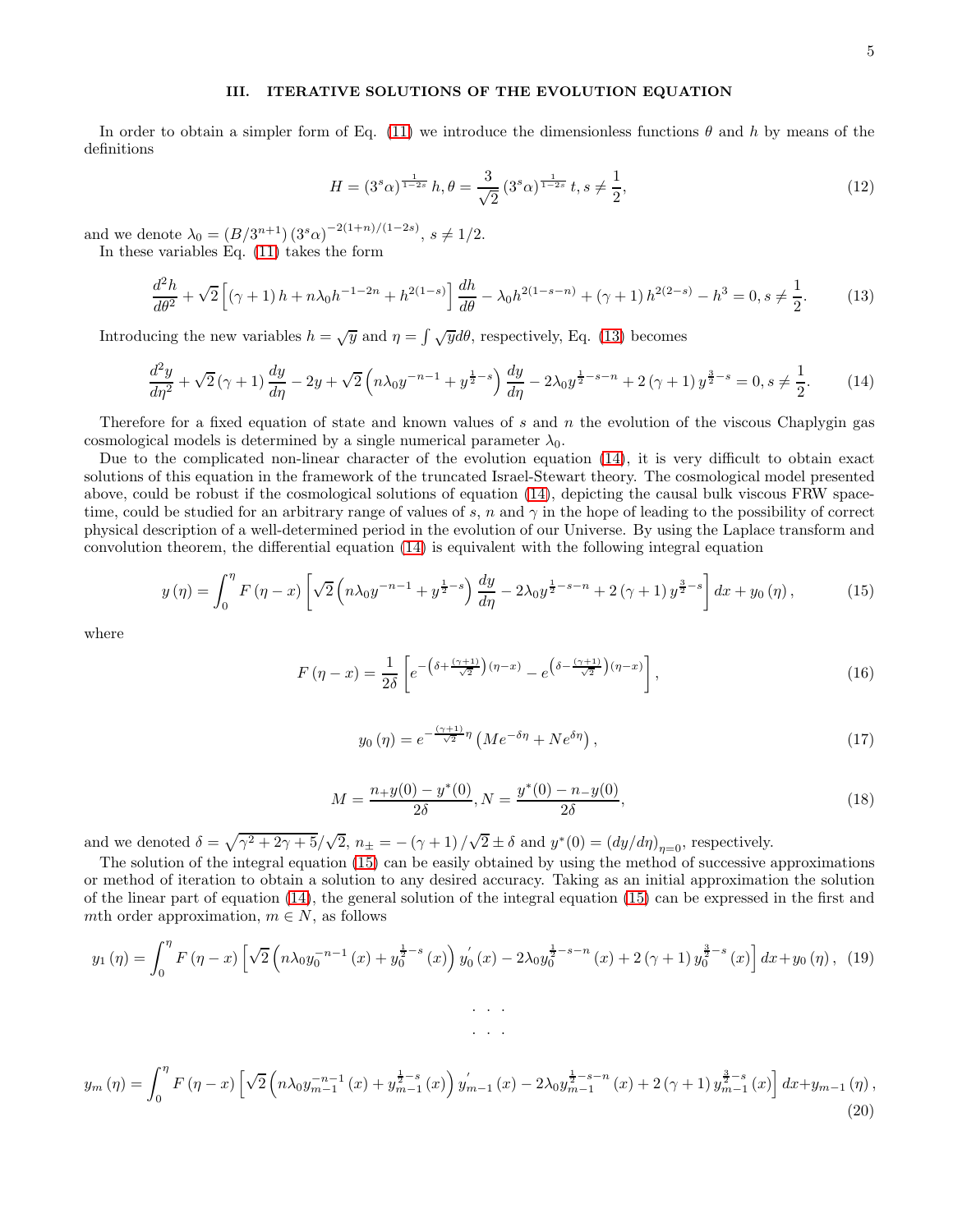$$
y(\eta) = \lim_{m \to \infty} y_m(\eta). \tag{21}
$$

We can express the iterative solutions of the gravitational field equations for a bulk-viscous fluid filled FRW Universe in the framework of the truncated Israel-Stewart theory for  $s \neq 1/2$  in the following parametric form (in the following equations we write  $\sigma$  for the variable of integration in order to distinguish it from the independent variable):

$$
\theta - \theta_0 = \int_{\eta_0}^{\eta} \frac{1}{\sqrt{y(\sigma)}} d\sigma, a = a_0 e^{\frac{\sqrt{2}}{3}\eta}, \qquad (22)
$$

$$
\rho = \rho_0 y(\eta), p = \rho_0 \left[ \gamma y(\eta) - \frac{\lambda_0}{y^n(\eta)} \right],
$$
\n(23)

$$
\xi = \sqrt{\frac{\rho_0}{3}} y^s \left( \eta \right), \tau = \sqrt{\frac{\rho_0}{27}} y^{s-1} \left( \eta \right), \tag{24}
$$

$$
q = -\frac{3}{2\sqrt{2}}\frac{1}{y\left(\eta\right)}\frac{dy}{d\eta} - 1,\tag{25}
$$

$$
\Pi = \rho_0 \left[ -(\gamma + 1) y(\eta) + \frac{\lambda_0}{y^n (\eta)} - \frac{1}{\sqrt{2}} \frac{dy}{d\eta} \right],\tag{26}
$$

where  $a_0$ , and  $t_0$  are arbitrary constants of integration, and we denoted  $\rho_0 = 3 (3^s \alpha)^{2/(1-2s)}$ .

In order to solve the evolution equation iteratively we need to chose the initial conditions for the cosmological model. The initial value of the function  $y(\eta)$  can be obtained by fixing the initial value of the Hubble function or, equivalently, of the density, by using the equation  $y(0) = 3H^2(0)/\rho_0 = \rho(0)/\rho_0$ . The initial value of  $dy/d\eta|_{\eta=0}$  can be obtained by fixing the initial value of the deceleration parameter, so that  $dy/d\eta|_{\eta=0} = -\left(2\sqrt{2/3}\right)[q(0)+1]$ . In this way the mathematical initial conditions are fixed by the physical characteristics of the Universe.

The behavior of the cosmological parameters of the bulk viscous Chaplygin gas filled homogeneous and isotropic universe dust universe, with  $\gamma = 0$ , and, consequently,  $p = -B/\rho^n$ , are represented, for some fixed values of n and s and for different values of  $\lambda_0$  in Figs. [1](#page-5-0)[-5.](#page-7-0) In Fig. 1 the evolution of the scale factor a is represented as a function of the dimensionless time  $\theta$ .



<span id="page-5-0"></span>FIG. 1: The scale factor a of the bulk viscous Chaplygin gas filled homogeneous and isotropic dust universe ( $\gamma = 0$ ) as a function of the dimensionless time  $\theta = \alpha^{1/(1-2s)}t$ , for  $n = 0.1$ ,  $s = 1/4$  and different values of  $\lambda_0$ :  $\lambda_0 = 0.01$  (solid curve),  $\lambda_0 = 0.03$  (dotted curve),  $\lambda_0 = 0.05$  (dashed curve) and  $\lambda_0 = 0.07$  (long dashed curve).

The time variation of the density of the matter is plotted against the time in Fig. [2.](#page-6-0) In the expanding universe the density is a monotonically decreasing function of the cosmic time.

The behavior of the bulk viscous pressure Π of the Chaplygin gas is shown in Fig. [3.](#page-6-1) The negative bulk viscous pressure gives a significant contribution to the total negative pressure of the Chaplygin gas.

The time variation of the bulk viscosity coefficient of the Chaplygin gas is represented in Fig. [4.](#page-6-2) Similarly to the energy density, the bulk viscosity coefficient is a monotonically decreasing function of time.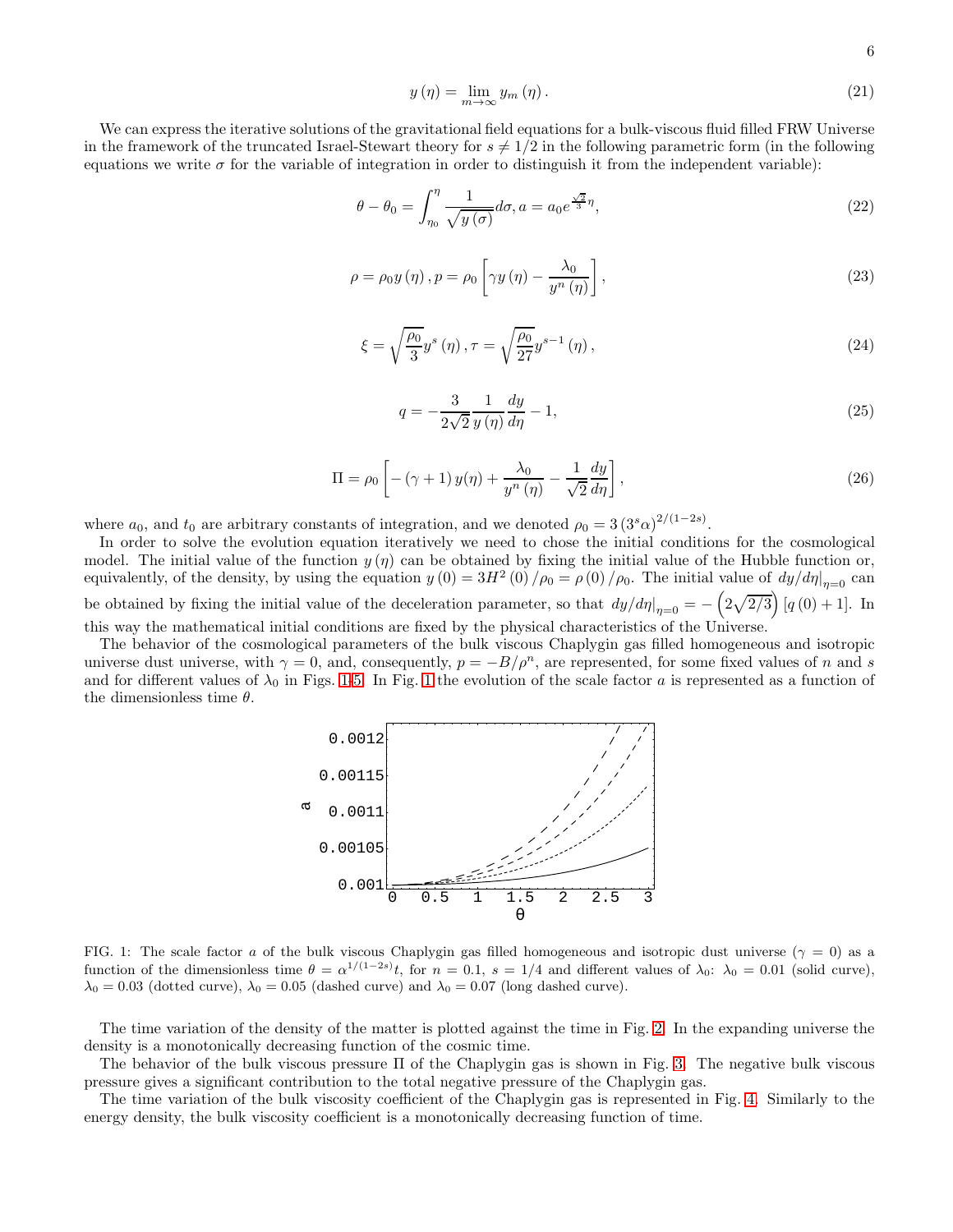

<span id="page-6-0"></span>FIG. 2: The dimensionless density function  $r = \rho/\alpha^{2/(1-2s)}$  of the bulk viscous Chaplygin gas filled homogeneous and isotropic dust universe  $(\gamma = 0)$  as a function of the dimensionless time  $\theta = \alpha^{1/(1-2s)}t$ , for  $n = 0.1$ ,  $s = 1/4$  and different values of  $\lambda_0$ :  $\lambda_0 = 0.01$  (solid curve),  $\lambda_0 = 0.03$  (dotted curve),  $\lambda_0 = 0.05$  (dashed curve) and  $\lambda_0 = 0.07$  (long dashed curve).



<span id="page-6-1"></span>FIG. 3: The dimensionless bulk viscous pressure  $\pi = \Pi/a^{2/(1-2s)}$  of the Chaplygin gas for a homogeneous and isotropic dust universe  $(\gamma = 0)$  as a function of the dimensionless time  $\theta = \alpha^{1/(1-2s)}t$ , for  $n = 0.1$ ,  $s = 1/4$  and different values of  $\lambda_0$ :  $\lambda_0 = 0.01$  (solid curve),  $\lambda_0 = 0.03$  (dotted curve),  $\lambda_0 = 0.05$  (dashed curve) and  $\lambda_0 = 0.07$  (long dashed curve).



<span id="page-6-2"></span>FIG. 4: The dimensionless bulk viscosity coefficient  $\zeta = \xi/\alpha$  of the Chaplygin gas for a homogeneous and isotropic dust universe  $(\gamma = 0)$  as a function of the dimensionless time  $\theta = \alpha^{1/(1-2s)}t$ , for  $n = 0.1$ ,  $s = 1/4$  and different values of  $\lambda_0$ :  $\lambda_0 = 0.01$  (solid curve),  $\lambda_0 = 0.03$  (dotted curve),  $\lambda_0 = 0.05$  (dashed curve) and  $\lambda_0 = 0.07$  (long dashed curve).

The time variation of the deceleration parameter q is represented in Fig. [5.](#page-7-0) In the limit of the large times  $q < 0$ , showing that the viscous Chaplygin gas filled universe experiences an accelerated cosmological dynamics. For large values of  $\theta$ , after experiencing a super-accelerated phase with  $q < -1$ , the viscous Chaplygin gas filled universe ends in a de Sitter regime, with  $q = -1$ .

When the bulk viscosity coefficient  $\xi$  is proportional to the square root of the density,  $\xi \sim \rho^{1/2}$ , that is, for  $s = 1/2$ ,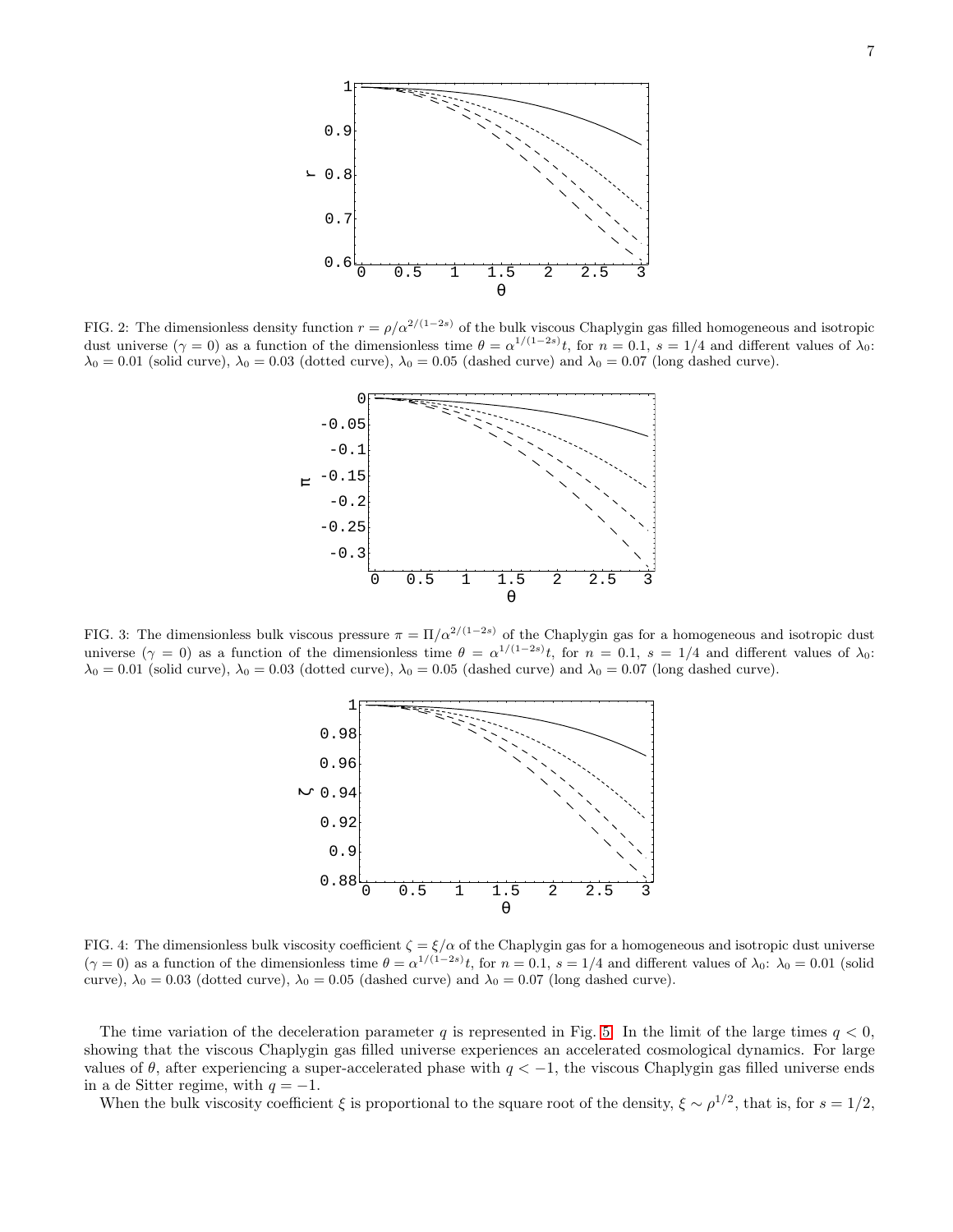

<span id="page-7-0"></span>FIG. 5: The deceleration parameter q of the bulk viscous Chaplygin gas filled homogeneous and isotropic dust universe ( $\gamma = 0$ ) as a function of the dimensionless time  $\theta = \alpha^{1/(1-2s)}t$ , for  $n = 0.1$ ,  $s = 1/4$  and different values of  $\lambda_0$ :  $\lambda_0 = 0.01$  (solid curve),  $\lambda_0 = 0.03$  (dotted curve),  $\lambda_0 = 0.05$  (dashed curve) and  $\lambda_0 = 0.07$  (long dashed curve).

the transformations introduced in Eqs. [\(12\)](#page-4-3) cannot be applied. In this case a set of dimensionless variable is given by

$$
H = \left(\frac{3^{n+1}}{B}\right)^{-\frac{1}{2(1+n)}} h, \theta = \frac{3}{\sqrt{2}} \left(\frac{3^{n+1}}{B}\right)^{-\frac{1}{2(1+n)}} t,
$$
\n(27)

while the dynamics of the Universe is determined by the parameter  $\chi = 1/\sqrt{3}\alpha$ . In these variables and for  $s = 1/2$ the evolution equation [\(11\)](#page-3-3) takes the form

<span id="page-7-1"></span>
$$
\frac{d^2h}{d\theta^2} + \sqrt{2}\left[ (\gamma + 1 + \chi)h + nh^{-1-2n} \right] \frac{dh}{d\theta} - \chi h^{1-2n} + \left[ (\gamma + 1)\chi - 1 \right] h^3 = 0, s = \frac{1}{2}.
$$
 (28)

The transformations  $h = \sqrt{y}$  and  $\eta = \int \sqrt{y} d\theta$  reduces Eq. [\(28\)](#page-7-1) to

$$
\frac{d^2y}{d\eta^2} + \sqrt{2} \left[ \gamma + 1 + \chi + n y^{-1-n} \right] \frac{dy}{d\eta} - 2\chi y^{-n} + 2 \left[ (\gamma + 1)\chi - 1 \right] y = 0. \tag{29}
$$

The general behavior of the viscous Chaplygin gas models with  $s = 1/2$  is qualitatively similar to the case  $s \neq 1/2$ . Therefore we present only the time evolution of the deceleration parameter  $q$ , which is shown in Fig. [6.](#page-7-2)



<span id="page-7-2"></span>FIG. 6: The deceleration parameter q of the homogeneous and isotropic dust universe ( $\gamma = 0$ ) filled with a viscous Chaplygin gas, with bulk viscosity proportional to the square root of the energy density  $(s = 1/2)$  as a function of the dimensionless time  $\theta = t/sqrt\alpha$ , for  $n = 0.1$  and different values of  $\lambda_0$ :  $\lambda_0 = 0.01$  (solid curve),  $\lambda_0 = 0.03$  (dotted curve),  $\lambda_0 = 0.05$  (dashed curve) and  $\lambda_0 = 0.07$  (long dashed curve).

In the limit of large times the viscous Chaplygin universe with  $s = 1/2$  ends in a super-accelerated state, with  $q \approx -1.25$ .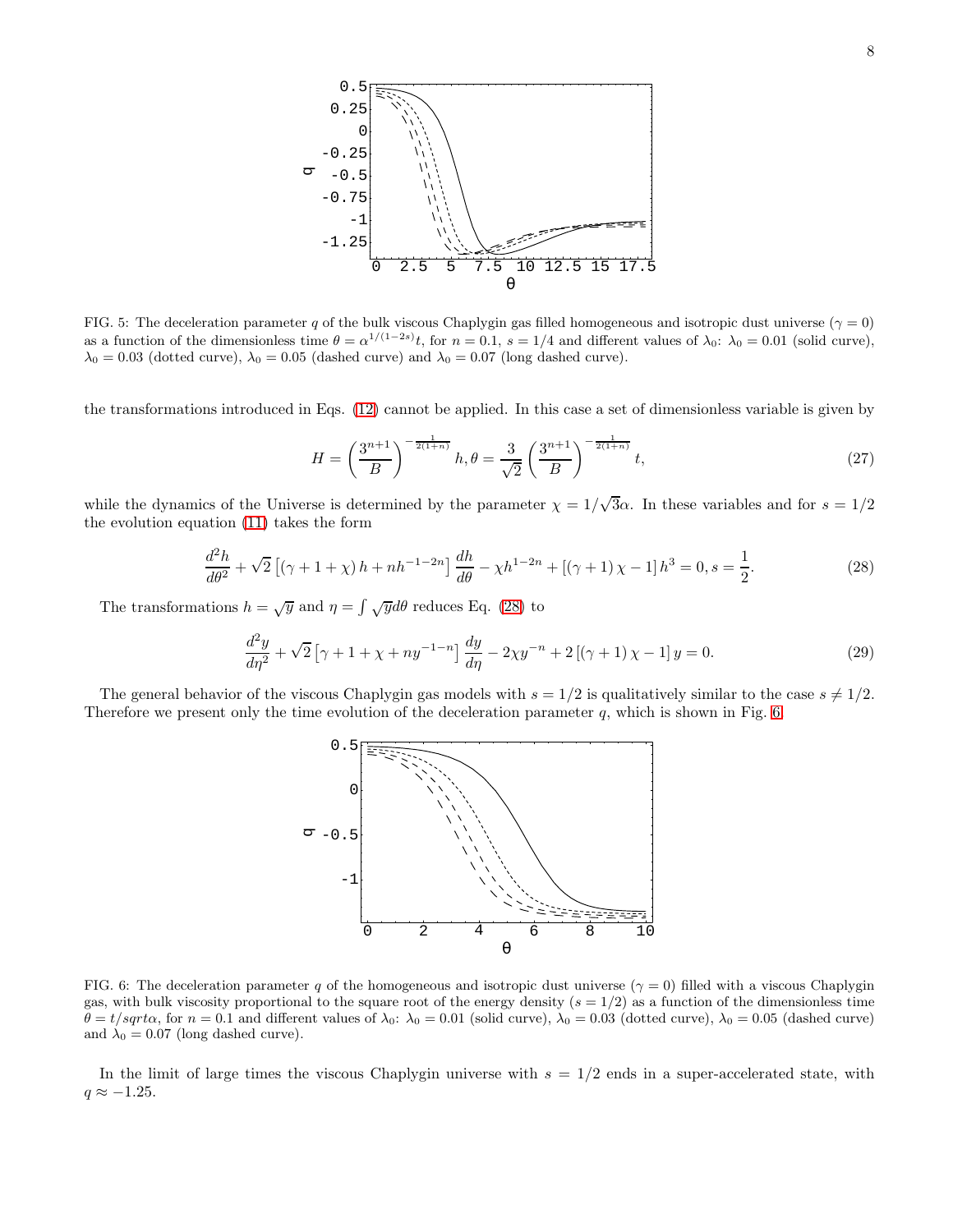### IV. COMPARISON WITH OBSERVATIONAL DATA

From observational point of view fundamental tests of cosmological models can be performed from the study of the propagation in a curved space-time of the light emitted by a source in a distant galaxy (like, for example, a supernova), and detected on Earth, on a telescope mirror. The luminosity of the source is defined as  $L = dE_{em}/dt_{em}$ , that is, the luminosity is the total energy emitted by the source in unit time; the suffix  $em$  refers to emission. A telescope detects a photon flux  $F = dE_{rec}/dt_{rec}/A_M$ , where the suffix rec refers to reception. The flux is the energy detected on the telescope mirror surface  $A_M$  (assumed to be perpendicular to the incident light beam) per unit time interval [\[43](#page-13-24)].

An important observational parameter, the redshift z is defined as  $1 + z = a_0/a$ , where  $a_0$  is the present day value of the scale factor, which is usually conventionally taken as 1,  $a_0 = 1$ . From the definition of z we obtain  $da/dt =$  $-\left[a_0/(1+z)^2\right]dz/dt$ . From the definition of the Hubble function we have  $H = (1/a)(da/dt) = -[1/(1+z)](dz/dt)$ , which gives  $dz/dt = -(1+z)H$ . Due to the cosmological expansion the elementary area changes as  $a^2$  and the frequency  $\omega$  of the light is redshifted during the cosmic evolution so that  $\omega \propto 1/a$ . Therefore  $F/L = (1/A_{tot}) (a/a_0)^2$ , where  $A_{tot}$  represents the proper area of a sphere centered in the light source and containing at the time of reception the reception point on its surface. The luminosity distance is defined as [\[43\]](#page-13-24)

$$
d_{L}\left(z\right) = \sqrt{\frac{L}{4\pi F}} = a_{0}r_{em}\left(1+z\right),\tag{30}
$$

where  $r_{em}$  is the comoving radius. The comoving coordinate  $r_{em}$  can be written in terms of an other radial comoving coordinate  $\chi_{em}$ , so that

$$
\chi_{em} = \chi(a_{em}) = \int_{a_{em}}^{a_0} \frac{da}{a^2 H(a)} = \frac{1}{a_0} \int_0^z \frac{dz'}{H(z')}.
$$
\n(31)

In a flat  $(k = 0)$  FRW geometry we have  $d_L(z) = a_0 (1 + z) \chi_{em}$ . The luminosity distance-redshift relation is given by [\[43\]](#page-13-24)

$$
d_{L}(z) = (1+z) \int_{0}^{z} \frac{dz'}{H(z')}.
$$
\n(32)

In the case of a bulk viscous Chaplygin gas filled universe the luminosity distance  $d_L(z)$  can be obtained by simultaneously solving the following system of differential equations, with  $z$  as independent variable

<span id="page-8-0"></span>
$$
-2(1+z)H\frac{dH}{dz} + 3H^2 = -\gamma \rho + \frac{B}{\rho^n} - \Pi,
$$
\n(33)

$$
-(1+z)\frac{d\rho}{dz} + 3\left[ (1+\gamma)\rho - \frac{B}{\rho^n} \right] = -3\Pi,
$$
\n(34)

$$
-\alpha\left(1+z\right)\rho^{s-1}H\frac{d\Pi}{dz} + \Pi = -3\alpha\rho^s H,\tag{35}
$$

and

<span id="page-8-1"></span>
$$
\frac{dd_L(z)}{dz} - \frac{1}{1+z}d_L(z) = \frac{1+z}{H(z)},
$$
\n(36)

respectively. In order to simplify this system we introduce a set of dimensionless variables, defined as

$$
H(z) = H_0 h(z), \rho(z) = 3H_0^2 r(z), \Pi(z) = 3H_0^2 \pi(z), d_L(z) = \frac{D_L(z)}{H_0},
$$
\n(37)

we denote  $\lambda = B/3^n H_0^{2n+2}$ , and choose  $\alpha$  so that  $3^{s-1} \alpha H_0^{2s-1} = 1$ . Substitution into Eqs. [\(33\)](#page-8-0)-[\(36\)](#page-8-1) transform these equations into the form

<span id="page-8-2"></span>
$$
-2(1+z)h\frac{dh}{dz} + 3h^2 = -3\gamma r + \frac{\lambda}{r^n} - 3\pi,
$$
\n(38)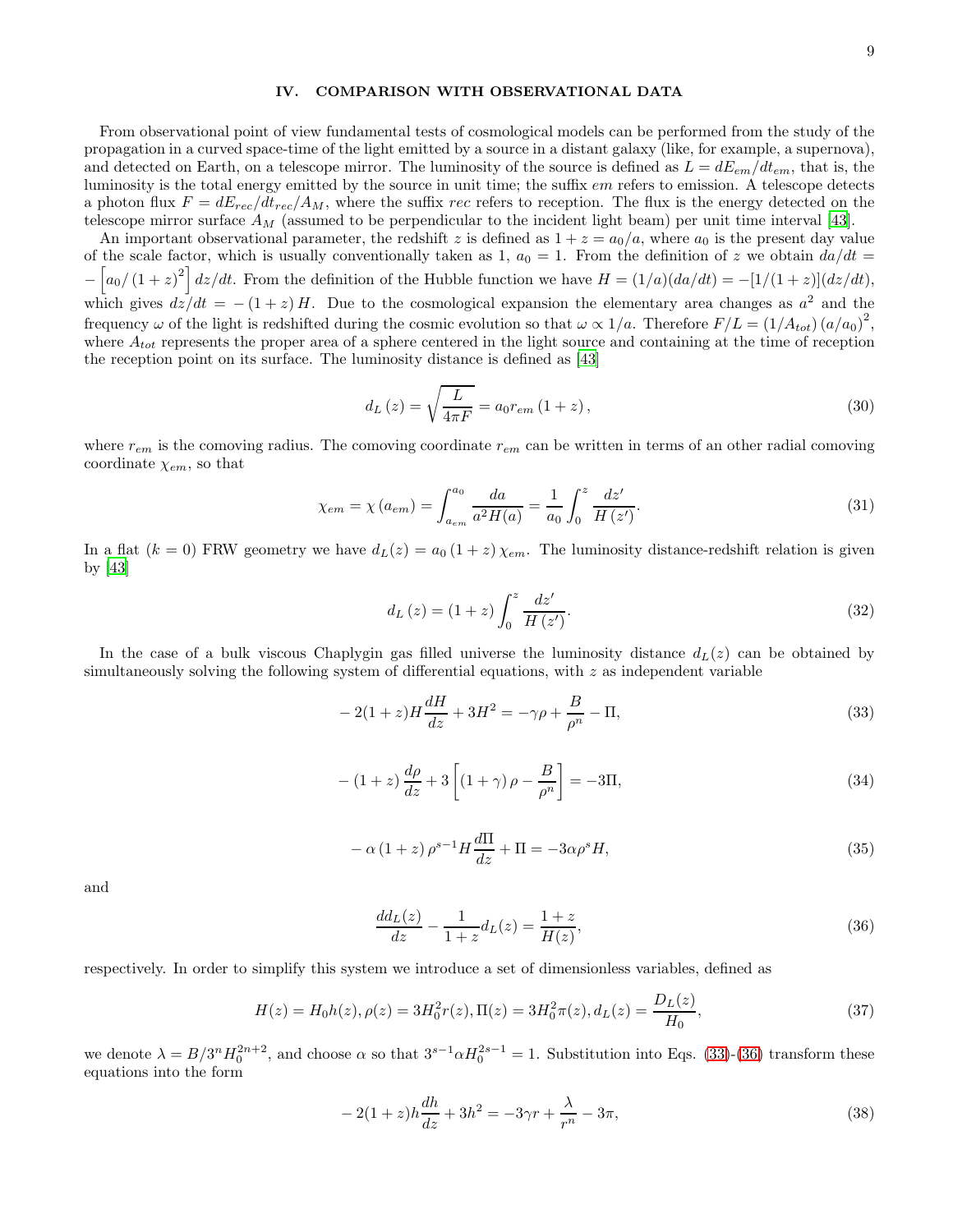10

$$
-(1+z)\frac{dr}{dz} + 3\left[ (1+\gamma)r - \frac{\lambda}{3r^n} \right] = -3\pi,
$$
\n(39)

$$
-(1+z) r^{s-1} h \frac{d\pi}{dz} + \pi = -3r^s h,
$$
\n(40)

and

<span id="page-9-0"></span>
$$
\frac{dD_L(z)}{dz} - \frac{1}{1+z}D_L(z) = \frac{1+z}{h(z)},\tag{41}
$$

respectively. The initial conditions for the system of Eqs. [\(38\)](#page-8-2)-[\(41\)](#page-9-0) are  $h(0) = 1$ ,  $r(0) = 1$ ,  $\pi(0) = \pi_0$  and  $D_L(0) =$ 0, respectively. In the equation of state one can take  $\gamma = 0$ . The physical luminosity distance can be written as  $d_L(z; \lambda; n; s) = H_0^{-1} D_L(z; \lambda; n; s)$ . Once the dimensionless function  $D_L(z; \lambda; n; s)$  is known from the numerical integration of the system, the fitting with the observational data will fix the numerical values of the parameters  $\lambda, n, s.$ 

The function  $d_L(z)$  can be measured for distant type Ia supernovae. The luminosity is evaluated by photometry, while the redshift is evaluated from the spectroscopic analysis of the host galaxy. Each cosmological model has its own prediction for the function  $d_L(z)$ . Therefore the measured  $d_L(z)$  data are powerful tests of the cosmological models, and the luminosity distance can be used to fit the free parameters of the model by using the observational results.

Riess et al. [\[44\]](#page-13-25) have recently published a new set of 182 gold supernovae, including new Hubble Space Telescope (HST) observations, and recalibrations of the previous measurements. We applied the same tests to the Gold2006 data set [\[44](#page-13-25)], as described in [\[43\]](#page-13-24), by taking  $\gamma = 0$ . Here n and s were adjusted, and fixed values of  $\lambda$ =4.0, 4.5, 5.0, 5.5, 6.0, 6.5, 7.0, 7.5, 8.0 were taken into account. For any probed values of  $\lambda$ , there exists a typical value of n, where a wide range of s offers a fit to the supernovae data, as shown in Fig [7.](#page-10-0) As all panels in Fig. [7](#page-10-0) show, the acceptable fits occur in several disjunct regions, which are slightly separated by s. The best-fit n value was searched in the marginal projections of  $n (0 < s < 2)$ , instead of finding a global minimum. The varying s caused only slight modifications of the fit, which is characterized by the marginal projection of s within the  $2-\sigma$  confidence region.

The preferred n values and the variation with s for the probed  $\lambda$  values are represented in Table [I.](#page-9-1) The first column represent the values of  $\lambda$  we have used for comparison. The best fits for n are represented in the second column, while the best fit values for s as well as the allowed range of the parameter is represented in the third column. In the cases  $\lambda = 5.5$  and  $\lambda = 8.0$ , respectively, a value of  $s > 1$  is required, and the fit quality increases with increasing s.

| $\lambda$   | $\boldsymbol{n}$       | S                             |
|-------------|------------------------|-------------------------------|
|             | $4.0\,0.1$             | $0.8$ $(s > 0.2)$             |
|             | $4.5 \,   \, 0.2 \,  $ | $0.8$ (s > 0.3)               |
|             | 5.0 0.25               | $0.8$ (s $> 0.5$ )            |
|             | 5.5 0.35               | s > 1                         |
|             | $6 \t 0.4$             | 1.7 (s $> 0.8$ )              |
|             | $6.5 \,   \, 0.5 \,  $ | s > 0.7                       |
| $7^{\circ}$ | 0.6                    | 1(s > 0.7)                    |
|             |                        | 7.5 0.65 poor fit for any $s$ |
| 8           | 0.7                    | s>1                           |

<span id="page-9-1"></span>TABLE I: The preferred n values and the variation with s for the probed  $\lambda$  values.

These results show that the model behaves with some complexity in the prediction of the luminosity distance, as the parameters do not behave monotonically (with the exception of  $n$ ). However, the fitting ellipsoids are well-defined (see Fig. [7\)](#page-10-0), and in general the predictions of the model fit well the supernova data.

# V. DISCUSSIONS AND FINAL REMARKS

In the present paper we have considered the dynamics of a bulk viscous Chaplygin gas filled flat homogeneous and isotropic universe. We have derived and formulated the evolution equations of the system, we have considered their behavior by using both analytical and numerical techniques, and we have compared the predictions of our model with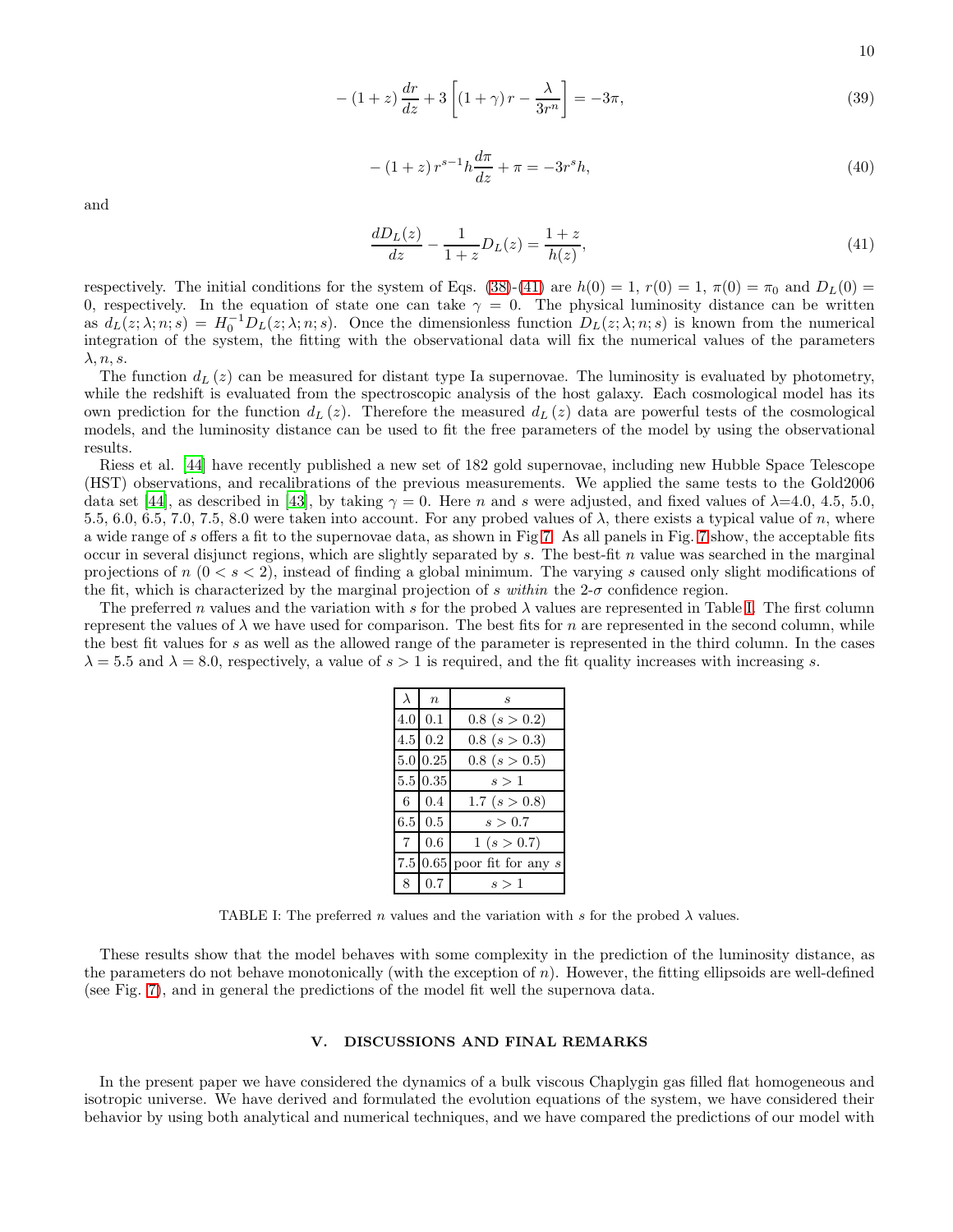

<span id="page-10-0"></span>FIG. 7: The fit of the luminosity distance – redshift relation of the bulk viscous Chaplygin gas model to the Gold2006 [\[44](#page-13-25)] supernova data. Different panels show models for different  $\lambda$  values, the inner (magenta) contours indicate the 1- $\sigma$  confidence regions, the outer (turquoise) contours border the 2- $\sigma$  confidence regions. For all plotted values of  $\lambda$  an accurate value of n with a good fit can be established, while the fit remains acceptable for a wide range of the parameter s.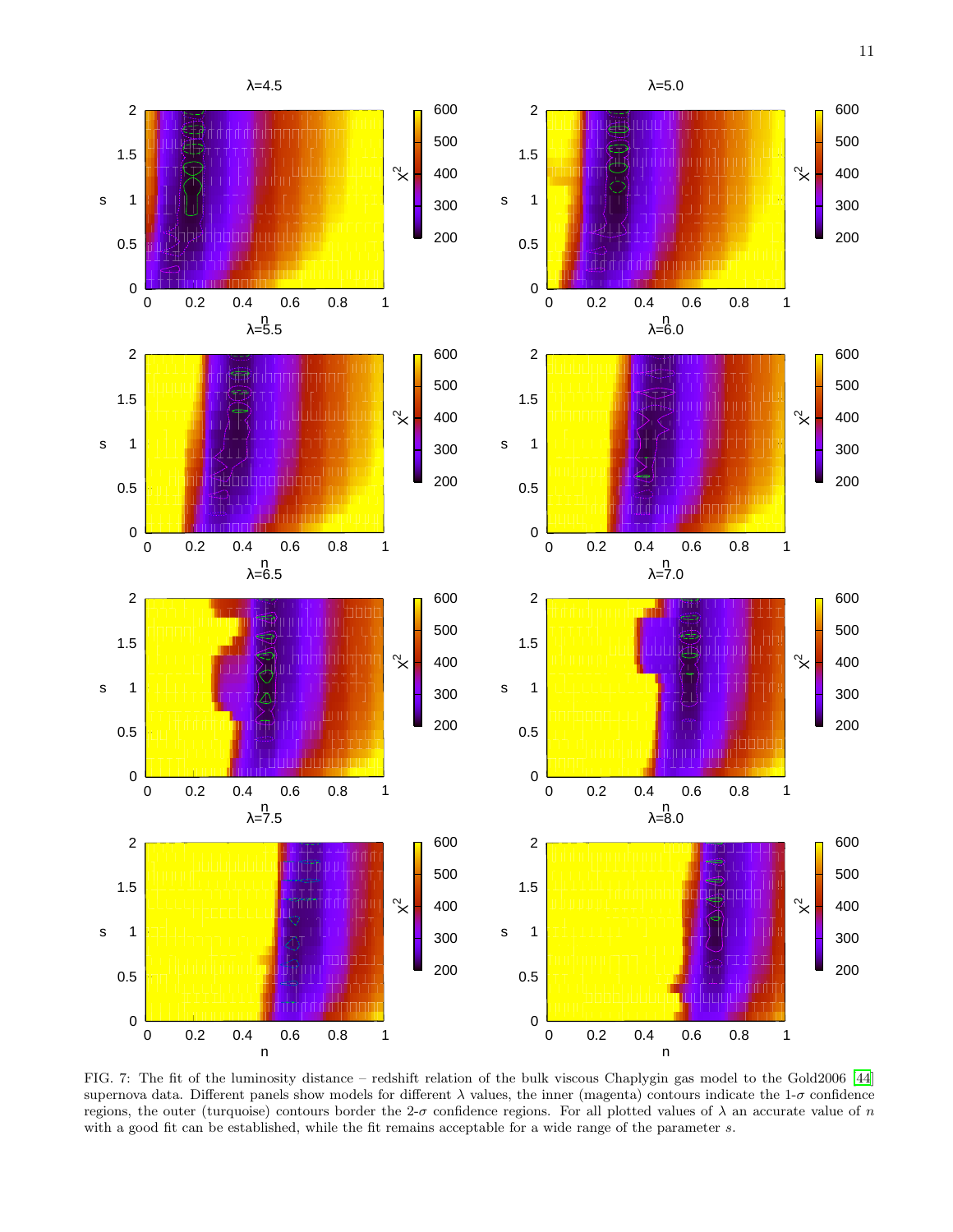

<span id="page-11-0"></span>FIG. 8: The parameter values B corresponding to the best fit values  $(\lambda, n)$  represented in a logarithmic scale as a function of  $n$ .

the supernova data. The most attractive feature of the Chaplygin gas is that it could explain the main observational properties of the Universe without appealing to an effective cosmological constant. Generally, the obtained analytical and numerical solutions of the gravitational field equations describes an accelerating universe, with the effective negative pressure induced by the Chaplygin gas and the bulk viscous pressure driving the acceleration.

From the equation of state of the Chaplygin gas with  $\gamma = 0$  it follows that for the critical values  $p_c$  and  $\rho_c$  of the pressure and density the parameter  $w_c = p_c/\rho_c$  is given by  $w_c = -B/\rho_c^{n+1} - \Pi_c/\rho_c$ . Evaluating this relation at the present time when  $\rho_c = \rho_{c0}$  gives  $B = -w_{c0}\rho_{c0}^{n+1} - \Pi(\rho_{c0})\rho_{c0}^n$ . The Chaplygin gas behaves like a cosmological constant for  $w_{c0} = -1$ , which gives the relation between the constant B and the present day value of the bulk viscous pressure as

$$
B = \rho_{c0}^{n+1} \left[ 1 - \frac{\Pi(\rho_{c0})}{\rho_{c0}} \right] = \left( \frac{3H_0^2}{8\pi G} \right)^{n+1} \left[ 1 - \frac{\Pi(\rho_{c0})}{\rho_{c0}} \right],
$$
\n(42)

where  $H_0 = 3.24 \times 10^{-18} h \text{ s}^{-1}$ ,  $0.5 \le h \le 1$ , is the Hubble constant [\[3](#page-12-2), [4](#page-12-3)]. Since  $\Pi(\rho_{c0}) < 0$ , the presence of the bulk viscous effects can significantly increase the value of B.

By comparing the model with  $\gamma = 0$  to the Gold 2006 supernova data, it turns out that a good agreement with these observations can be established for a wide range of the power  $s \in (0.2, 2)$  which occurs in the phenomenological laws [\(9\)](#page-3-2), which characterize the bulk viscosity coefficient. The other viscosity parameter  $\alpha$  can be obtained from the equation  $3^{s-1}\alpha H_0^{2s-1} = 1$ , and by choosing a value for the Hubble parameter. For  $h = 0.7$   $(H_0 = 2.268 \times 10^{-18} \text{s}^{-1})$ we obtain  $\alpha = (6.2385 \times 10^{-11} \text{s}^{-0.6}, 2.8573 \times 10^{52} \text{s}^3)$  for the above-established range of the parameter s. As for the equation of state of the Chaplygin gas, by taking into account the definition of  $\lambda$ ,  $\lambda = B/3^n H_0^{2n+2}$ , and for the same value of the Hubble parameter, the confrontation with supernova data selects the pairs  $(n, B)$  represented on Fig. [8.](#page-11-0)

Scalar fields are supposed to play a fundamental role in the evolution of the early universe. The Chaplygin gas model can be also described from a field theoretical point of view by introducing a scalar field  $\phi$  and a self interacting potential  $U(\phi)$ , with the Lagrangian [\[14,](#page-12-12) [15\]](#page-12-13), [\[18](#page-12-17)], [\[21\]](#page-13-2), [\[41](#page-13-22)]

$$
L_{\phi} = \frac{1}{2}\dot{\phi}^2 - U(\phi). \tag{43}
$$

The energy density and the pressure associated to the scalar field  $\phi$  associated to the bulk viscous Chaplygin gas are given by

$$
\rho_{\phi} = \frac{\dot{\phi}^2}{2} + U(\phi) = \rho,\tag{44}
$$

and

$$
p_{\phi} = \frac{\dot{\phi}^2}{2} - U(\phi) = \gamma \rho - \frac{B}{\rho^n} + \Pi,
$$
\n(45)

respectively.

The scalar field and the potential can be obtained from the equations

$$
\phi(t) - \phi_0 = \int_{t_0}^t \sqrt{(1+\gamma)\rho - \frac{B}{\rho^n} + \Pi} dt, \tag{46}
$$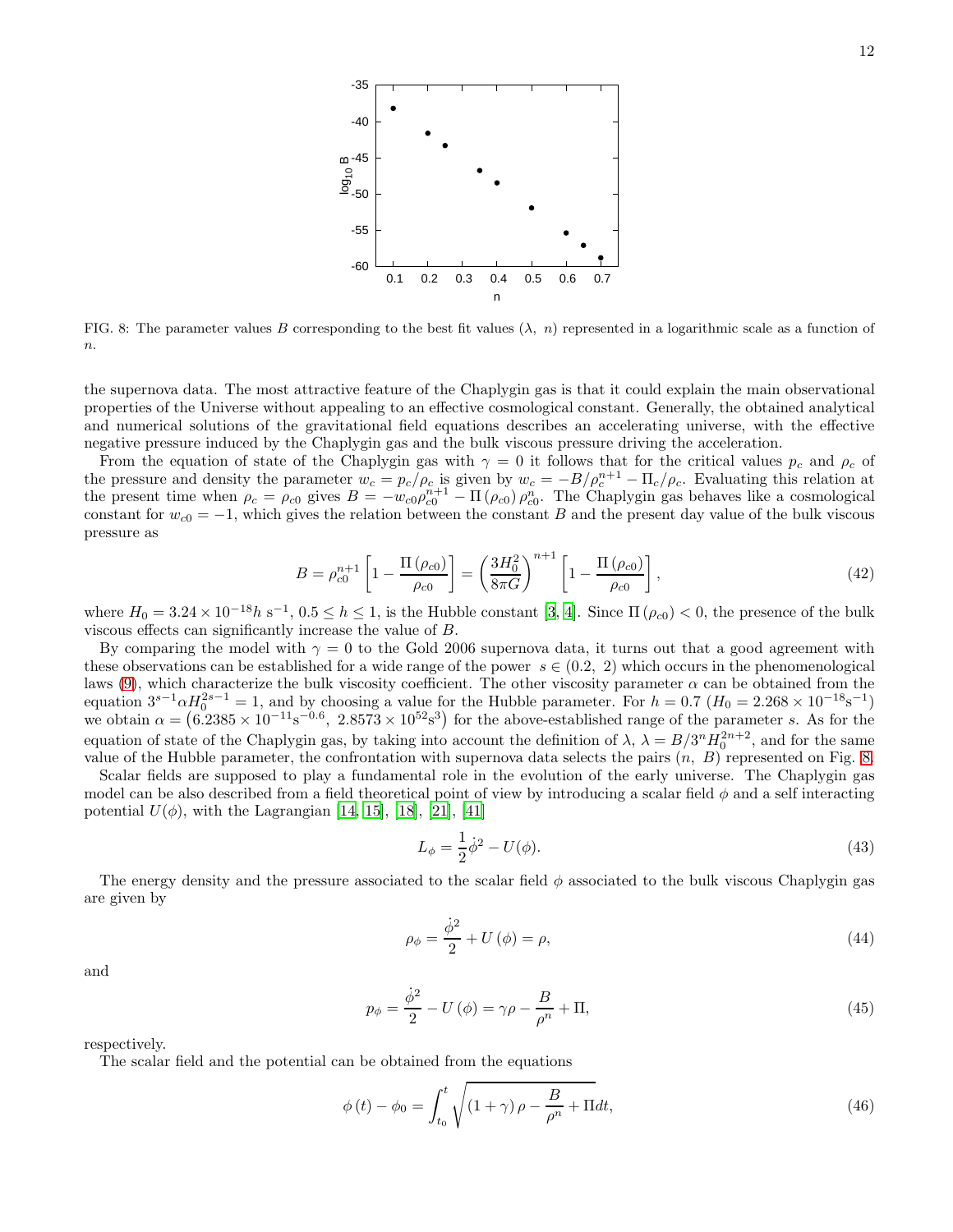and

$$
U(t) = \frac{1}{2} \left[ \left( 1 - \gamma \right) \rho + \frac{B}{\rho^n} - \Pi \right],\tag{47}
$$

respectively, where  $\phi_0$  is an arbitrary constant of integration.

The dependence of the potential  $U(\phi)$  on the scalar field  $\phi$  is represented in Fig. [9.](#page-12-18)



<span id="page-12-18"></span>FIG. 9: The potential  $U(\phi)$  of the viscous Chaplygin gas associated scalar field as a function of the scalar field  $\phi$  for a dust universe  $(\gamma = 0)$ ,  $n = 0.1$ ,  $s = 1/4$ , and for different values of  $\lambda_0$ :  $\lambda_0 = 0.01$  (solid curve),  $\lambda_0 = 0.03$  (dotted curve),  $\lambda_0 = 0.05$ (dashed curve) and  $\lambda_0 = 0.07$  (long dashed curve).

In conclusion, we have found that the viscous Chaplygin gas model offers a real possibility for replacing the effective cosmological constant and to explain the recent acceleration of the universe.

### Acknowledgments

LAG was supported by the OTKA grant 69036 and by the Bolyai Grant of the Hungarian Academy of Sciences. KZ was supported by the OTKA grant 69036. GMS was supported by the Bolyai Grant of the Hungarian Academy of Sciences. TH was supported by an RGC grant of the government of the Hong Kong SAR.

- <span id="page-12-0"></span>[1] S. Perlmutter et al., Astrophys. J. 517, 565 (1998); A. G. Riess et al., Astron. J. 116, 109 (1998).
- <span id="page-12-1"></span>[2] P. de Bernardis et al., Nature 404, 995 (2000); S. Hanany et al., Astrophys. J. 545, L5 (2000); D. N. Spergel et al., Astrophys. J. Supplement Series 170, 377 (2007).
- <span id="page-12-2"></span>[3] P. J. E. Peebles and B. Ratra, Rev. Mod. Phys. 75, 559 (2003).
- <span id="page-12-3"></span>[4] T. Padmanabhan, Phys. Repts. **380**, 235 (2003).
- <span id="page-12-4"></span>[5] R. Caldwell, R. Dave and P. J. Steinhardt, Phys. Rev. Lett. 80, 1582 (1998).
- <span id="page-12-5"></span>[6] M. K. Mak and T. Harko, Int. J. Mod. Phys. D 11, 1389 (2002); C. R. Watson, R. J. Scherrer, Phys. Rev. D 68, 123524 (2003); S. Matarrese, C. Baccigalupi, F. Perrotta, Phys. Rev. D 70, 061301 (2004); S. Nojiri and S. D. Odintsov, Phys. Rev. D 70, 103522 (2004); L. Perivolaropoulos, Phys. Rev. D 71, 063503 (2005).
- <span id="page-12-6"></span>[7] O. Bertolami and P. J. Martins, Phys. Rev. D 61, 064007 (1999).
- <span id="page-12-7"></span>[8] A. A. Sen, S. Sen and S. Sethi, Phys. Rev. D 63, 107501 (2001).
- <span id="page-12-8"></span>[9] S. Sen and A. A. Sen, Phys. Rev. D 63, 124006 (2001).
- <span id="page-12-16"></span>[10] W. Israel and J. M. Stewart, Phys. Lett. A58, 213 (1976).
- <span id="page-12-9"></span>[11] L. P. Chimento, A. S. Jakubi and D. Pavon, Phys. Rev. D 62, 063508 (2000).
- <span id="page-12-10"></span>[12] M. K. Mak and T. Harko, Int. J. Mod. Phys. D 12, 925 (2003).
- <span id="page-12-11"></span>[13] T. Matos and A. Urena-Lopez, Class. Quantum Grav. 17, L75 (2000); C. Wetterich, Phys. Rev. D. 65, 123512; T. Padmanabhan and T. R. Choudhury, Phys. Rev. D 66, 081301 (2002).
- <span id="page-12-12"></span>[14] A. Kamenshchik, U. Moschella and V. Pasquier, Phys. Lett. B 511, 265 (2001).
- <span id="page-12-13"></span>[15] M. C. Bento, O. Bertolami and A. Sen, Phys. Rev. D 66, 043507 (2002).
- <span id="page-12-14"></span>[16] A. Kamenshchik, U. Moschella and V. Pasquier, Phys. Lett. B 487, 7 (2000).
- <span id="page-12-15"></span>[17] S. K. Kama, Phys. Lett. B **424**, 39 (1998).
- <span id="page-12-17"></span>[18] N. Bilic, G. B. Tupper and R. D. Viollier, Phys. Lett. B 535, 17 (2002).